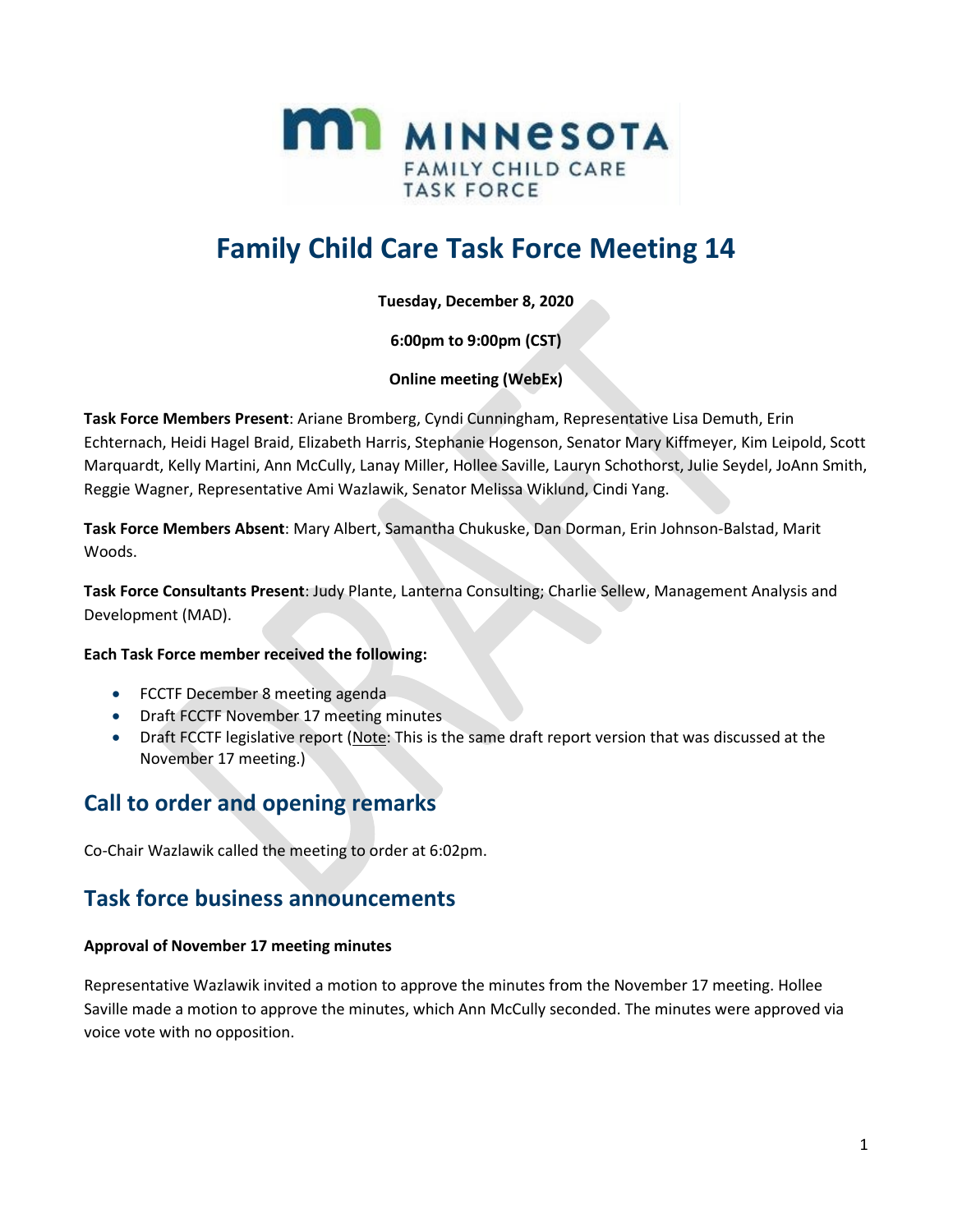### **Discussion: Review FCCTF draft report**

Judy began the discussion by reviewing the format for the meeting. The goal for the meeting was to continue to go through the draft report and discuss members' feedback on the recommendations in the sections covering Duty #6, Duty #7, and Duty #8.

As noted in the November meeting, the draft report includes editorial notes and minor suggested edits to the recommendations. Task Force members had submitted feedback before the November meeting. Judy compiled the comments with attribution and inserted them in the report draft. The draft was sent to members before the Task Force meeting.

### **Duty #6 report section**

Duty #6 states: "Review Parent Aware program participation and identify obstacles and suggested improvements."

Judy led the members through the Duty #6 section and facilitated discussion on the submitted comments, edits, and feedback. She tested for consensus as needed. Suggested edits that did not receive consensus support from the members and were determined by Judy to need more discussion were tabled for discussion at a future Task Force meeting. Other suggested edits that had support from a majority of members and did not require more discussion as determined by Judy were considered finalized.

#### **Duty #7 report section**

Duty #7 states: "Review how trainings for licensed family child care providers are offered, provided, coordinated, and approved, and make a recommendation on the establishment of a family child care continuing education training committee, to advise on compliance with federal and state training requirements."

Judy led the members through the Duty #7 section and facilitated discussion on the submitted comments, edits, and feedback. She tested for consensus as needed. Suggested edits that did not receive consensus support from the members and were determined by Judy to need more discussion were tabled for discussion at a future Task Force meeting. Other suggested edits that had support from a majority of members and did not require more discussion as determined by Judy were considered finalized.

### **Duty #8 report section**

Duty #8 states: "Consider methods to improve access to and understanding of the rules and statutes governing family child care providers."

Judy led the members through the Duty #8 section and facilitated discussion on the submitted comments, edits, and feedback. She tested for consensus as needed. Suggested edits that did not receive consensus support from the members and were determined by Judy to need more discussion were tabled for discussion at a future Task Force meeting. Other suggested edits that had support from a majority of members and did not require more discussion as determined by Judy were considered finalized.